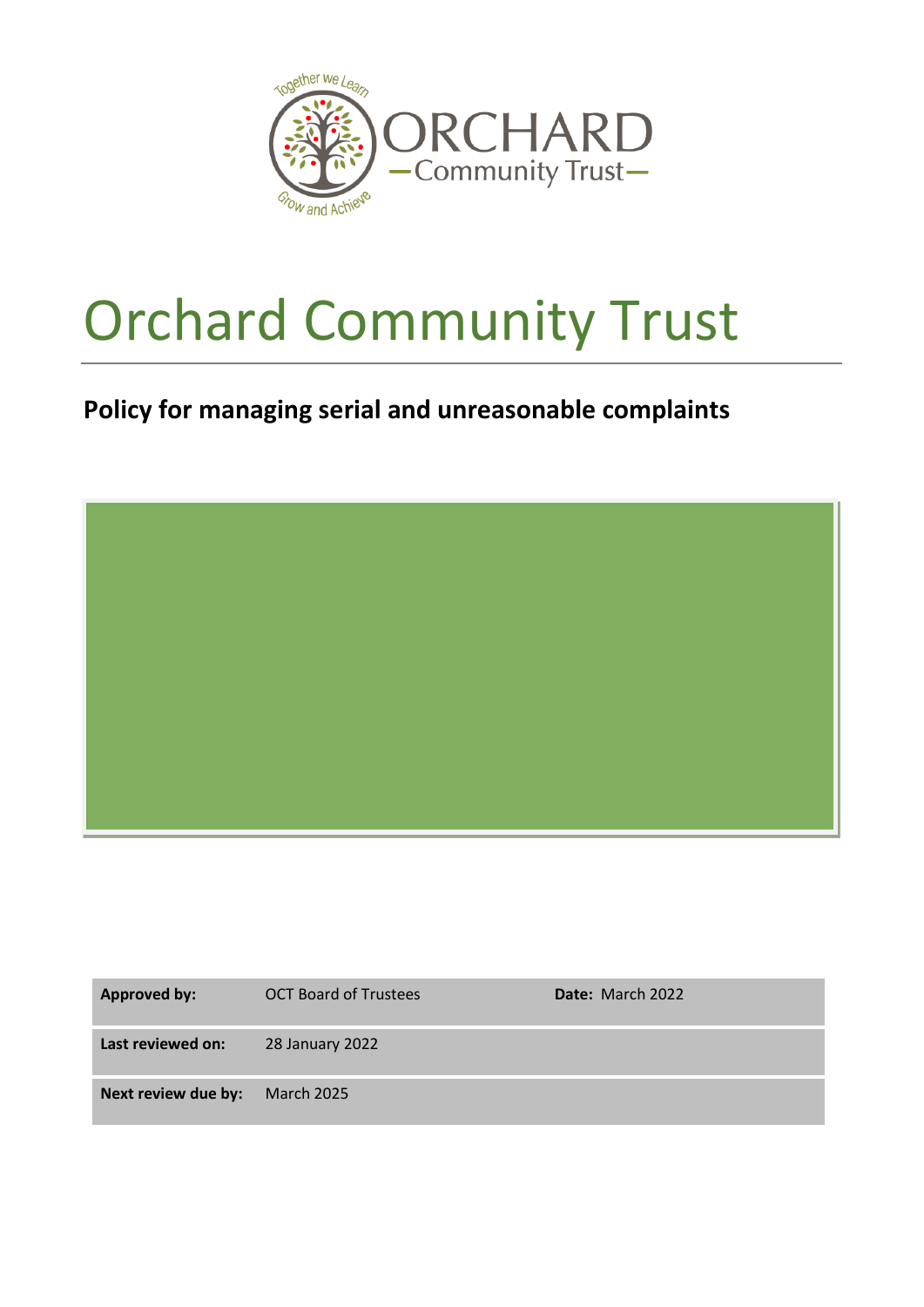## **Orchard Community Trust**

## **Policy for managing serial and unreasonable complaints**

Forest Park Primary School is committed to dealing with all complaints fairly and impartially, and to providing a high quality service to those who complain. We will not normally limit the contact complainants have with our school. However, we do not expect our staff to tolerate unacceptable behaviour and will take action to protect staff from that behaviour, including that which is abusive, offensive or threatening.

Forest Park Primary School defines unreasonable behaviour as that which hinders our consideration of complaints because of the frequency or nature of the complainant's contact with the school, such as, if the complainant:

- refuses to articulate their complaint or specify the grounds of a complaint or the outcomes sought by raising the complaint, despite offers of assistance
- refuses to co-operate with the complaints investigation process
- refuses to accept that certain issues are not within the scope of the complaints procedure
- insists on the complaint being dealt with in ways which are incompatible with the complaints procedure or with good practice
- introduces trivial or irrelevant information which they expect to be taken into account and commented on
- raises large numbers of detailed but unimportant questions, and insists they are fully answered, often immediately and to their own timescales
- makes unjustified complaints about staff who are trying to deal with the issues, and seeks to have them replaced
- changes the basis of the complaint as the investigation proceeds
- repeatedly makes the same complaint (despite previous investigations or responses concluding that the complaint is groundless or has been addressed)
- refuses to accept the findings of the investigation into that complaint where the school's complaint procedure has been fully and properly implemented and completed including referral to the Department for Education
- seeks an unrealistic outcome
- makes excessive demands on school time by frequent, lengthy and complicated contact with staff regarding the complaint in person, in writing, by email and by telephone while the complaint is being dealt with
- uses threats to intimidate
- uses abusive, offensive or discriminatory language or violence
- knowingly provides falsified information
- publishes unacceptable information on social media or other public forums.